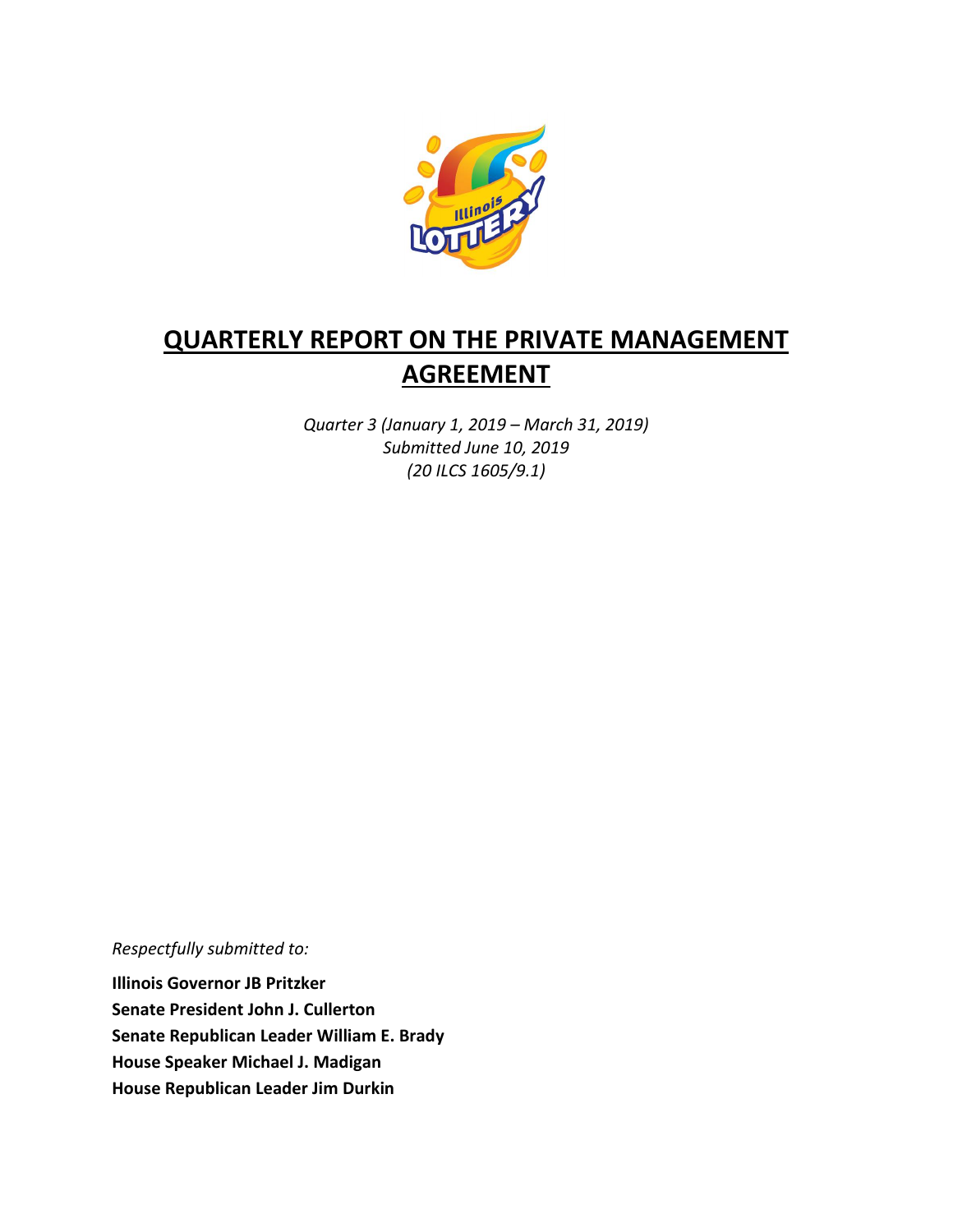### **The Illinois Lottery – Private Management Current Status**

After lengthy contract negotiations, the Illinois Lottery and Camelot Illinois entered into a new 10-year private management agreement on Oct. 13, 2017.

The new private management agreement with Camelot is structured to accomplish the Lottery's five key goals, which included responsible growth of the Lottery's player base, aligned financial incentives, elimination of conflicts of interest, the introduction of new technology and innovation, and greater responsiveness to public needs and concerns.

In January 2018, Camelot replaced Northstar as private manager and began an extensive business and technology transition with the Lottery.

The Lottery and Camelot have nearly completed a total technology transition that represents one of the largest and most complex lottery transitions ever undertaken by a U.S. lottery. The transition included a new central gaming system, a new instant ticket management system, a new internal control system, all new retail terminals and equipment and a new website and mobile app that allow players to buy tickets for our draw-based games. A project to modernize the look of the Illinois Lottery in retail across the state with new permanent point of sale equipment will start in April and be completed in the next few months.

#### **Overall Sales and Transfers to Good Causes**

| <b>FY19</b> | <b>Sales</b>    | <b>Transfers to</b><br><b>Common School</b><br><b>Fund</b> | <b>Transfers to Special</b><br><b>Causes</b> |
|-------------|-----------------|------------------------------------------------------------|----------------------------------------------|
| Q1          | \$729 million   | \$156,078,000                                              | \$891,226                                    |
| Q2          | \$831 million   | \$187,668,000                                              | \$1,035,999                                  |
| Q3          | \$706 million   | \$171,171,000                                              | \$1,007,504                                  |
| Q4          |                 |                                                            |                                              |
| Total       | \$2.266 billion | \$514,917,000                                              | \$2,934,729                                  |

Below are the FY19 Quarter 3 sales and transfers to good causes:

| <b>Specialty Ticket Name</b> | <b>FY19 Transfers</b> |  |
|------------------------------|-----------------------|--|
| Veterans Cash                | \$1,234,076           |  |
| Ticket for the Cure          | \$588,738             |  |
| The MS Project               | \$160,138             |  |
| <b>Red Ribbon Cash</b>       | \$456,878             |  |
| <b>Special Olympics</b>      | \$494,899             |  |